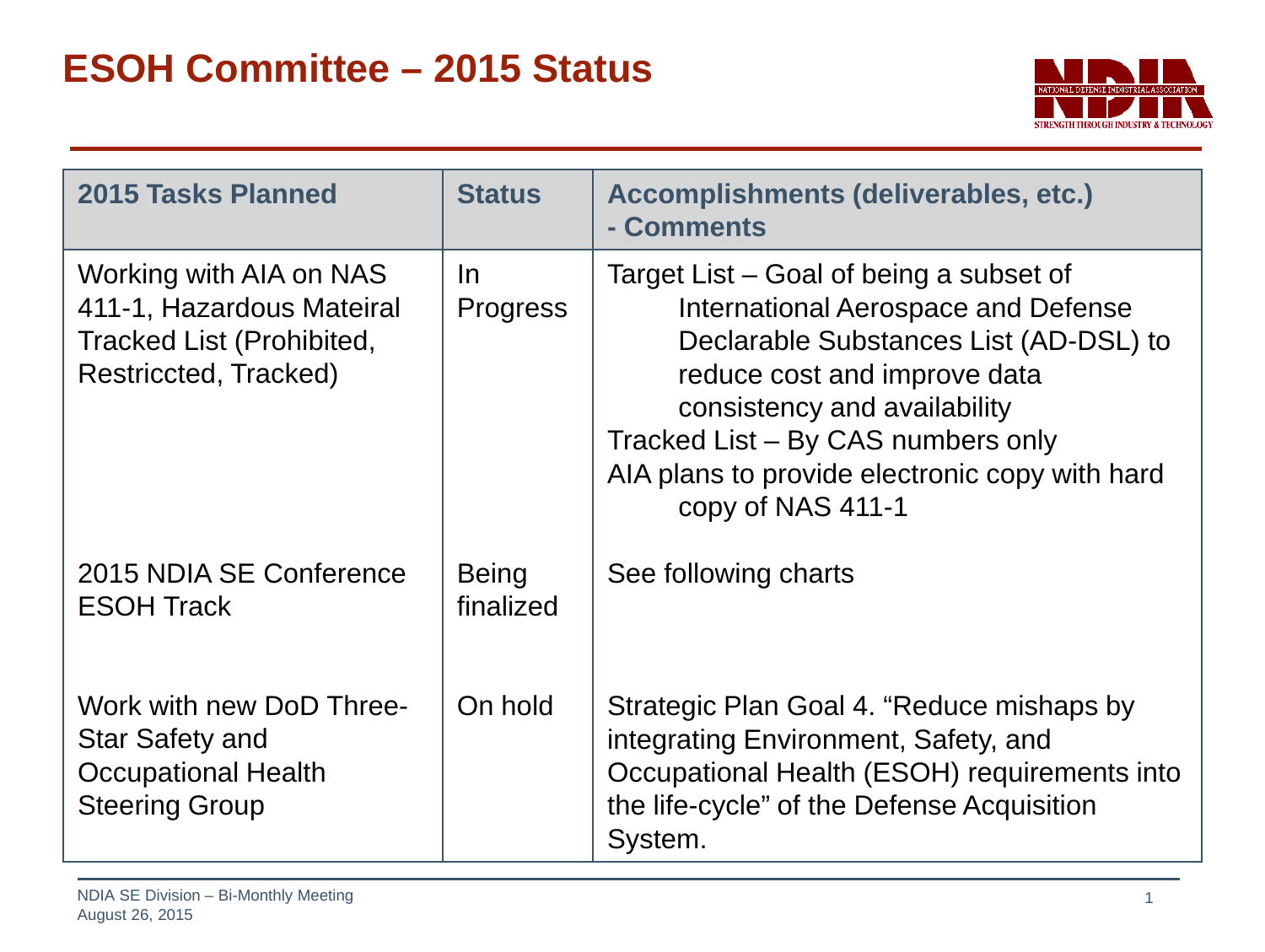#### **NDIA Systems Engineering Conference 2015 Environment, Safety, and Occupational Health (ESOH) Track – Wednesday, October 28**



| Abstract #               | <b>Title</b>                                                                                                                         | Presenter                                                           | <b>Presentation Time</b> |  |
|--------------------------|--------------------------------------------------------------------------------------------------------------------------------------|---------------------------------------------------------------------|--------------------------|--|
| 17871                    | Keynote Brief                                                                                                                        | Mr. David Asiello, OASD(EIE)                                        | 0800 - 0835              |  |
| 17855                    | Replacement Tanker for United States Air Force - Environment, Safety and<br>Occupational Health Protection Using Systems Engineering | Mr. John Stallings, AFLCMC, KC-46<br>Program                        | 0835 - 0910              |  |
| 18065                    | REACH & AD-DSL (industry perspective)                                                                                                | Mr. Tim Sheehan, Raytheon / Ms.<br>Yvonne Pierce, Boeing            | 0910 - 0945              |  |
| <b>BREAK 0945 - 1015</b> |                                                                                                                                      |                                                                     |                          |  |
| 18064                    | <b>REACH - OSD Perspective</b>                                                                                                       | Dr. Patricia Underwood, OASD(EIE)                                   | $1015 - 1050$            |  |
| 18075                    | <b>REACH - Army</b>                                                                                                                  | Mr. George Evans, Vice President<br>Prospective Technology Inc.     | 1050 - 1125              |  |
| 18005                    | Air Force Risk Management Approach to the European REACH Regulation                                                                  | Mr. Ken Dormer, Consultant<br>Alion Science and Technology          | 1125 - 1200              |  |
|                          | <b>LUNCH 1200 - 1300</b>                                                                                                             |                                                                     |                          |  |
| 18062                    | Advancing System Safety Precepts for Unmanned Systems                                                                                | Mr. Mike Demmick, & Mr. Russel<br>Warren, ODASD(SE)                 | 1315 - 1345              |  |
| 17872                    | Independent Safety Review Boards - A Guide for a Successful Review                                                                   | Mr. Bob Smith, Booz Allen Hamilton                                  | 1345 - 1415              |  |
| 17956                    | JSMGcommon testing to satisfy all Services' safety boards                                                                            | Ms. Diane Dray, Booz Allen<br>Hamilton                              | 1415 - 1445              |  |
| <b>BREAK 1445 - 1515</b> |                                                                                                                                      |                                                                     |                          |  |
| 17803                    | Software Safety Functionality Hazard Assessment:<br>Focusing Level of Rigor (LOR) on the Safety Significant Software Decision Points | Mr. Stuart Whitfield, Booz Allen<br>Hamilton                        | 1515 - 1545              |  |
| 17788                    | Automated Generation of Integration Tests for Avionics Software                                                                      | Mr. Redge Bartholomew, Rockwell<br><b>Collins</b>                   | 1545 - 1615              |  |
| 18035                    | <b>Environmental Liabilities</b>                                                                                                     | Ms. Trish Huheey, OASD(EIE)                                         | 1615 - 1645              |  |
| 18027                    | Building on the Syrian Chemical Weapon Destruction Acquisition Success Story                                                         | Mr. Jerry Linn, JPM-E, Joint PEO -<br>Chemical & Biological Defense | 1645 - 1715              |  |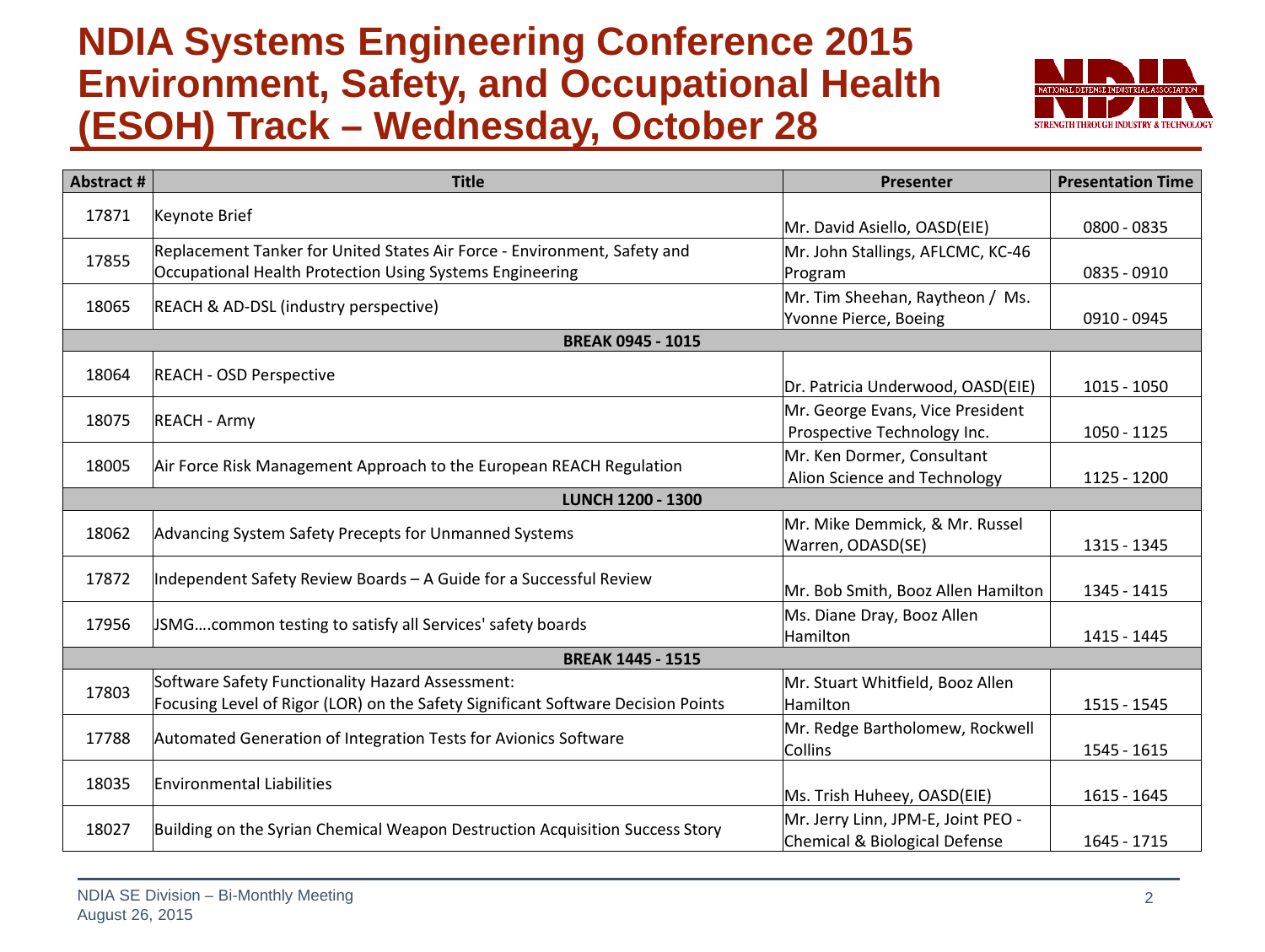#### **NDIA Systems Engineering Conference 2015 Environment, Safety, and Occupational Health (ESOH) Track – Thursday, October 29**



| <b>Abstract #</b> | <b>Title</b>                                                                   | Presenter                             | <b>Presentation Time</b> |
|-------------------|--------------------------------------------------------------------------------|---------------------------------------|--------------------------|
|                   | Proposed ISO 45001 Occupational Health and Safety Management System Standard - |                                       |                          |
| 18025             | Development Status Update and Potential Impacts to DOD OHS Management          | Mr. Kenneth Clayman, Booz Allen       |                          |
|                   | Programs                                                                       | Hamilton                              | 0800 - 0835              |
| 17867             | DoD-AIA Working Group's Progress on NAS 411-1, Hazardous Material Target List  |                                       |                          |
|                   | Update                                                                         | Ms. Karen Gill, Booz Allen Hamilton   | $0835 - 0910$            |
|                   |                                                                                |                                       |                          |
| 17858             | The Business Case for Using a Numbered Logarithmic Risk Severity Scale         | Mr. Donald Swallom, Army Aviation     |                          |
|                   |                                                                                | land Missile Command                  | 0910 - 0945              |
|                   | <b>BREAK 0945-1015</b>                                                         |                                       |                          |
| 18001             | <b>ESOH Risk Management for Fielded Systems</b>                                | Mr. Sherman Forbes, SAF/AQRE,         |                          |
|                   |                                                                                | <b>Engineering Policy and Support</b> | $1015 - 1050$            |
|                   |                                                                                | Mr. Subasish Das,                     |                          |
| 17773             | Pedestrian Safety: Systems Thinking Approach in Transportation CLIOS Era       | Research Associate                    |                          |
|                   |                                                                                | University of Louisiana at Lafayette  | 1125 - 1200              |
| 18048             | A Case Study in Multi-tiered Distributed Environmental Compliance Information  | Mr. Brent Allred, Northrop            |                          |
|                   | Management in the Air Force                                                    | Grumman Information Systems           | 1315 - 1345              |
|                   | <b>LUNCH 1200 - 1300</b>                                                       |                                       |                          |
|                   |                                                                                |                                       |                          |
|                   |                                                                                |                                       |                          |
|                   |                                                                                |                                       | 1315-1345                |
|                   |                                                                                |                                       |                          |
|                   |                                                                                |                                       | 1345-1415                |
|                   |                                                                                |                                       |                          |
|                   |                                                                                |                                       |                          |
|                   |                                                                                |                                       | 1415 - 1445              |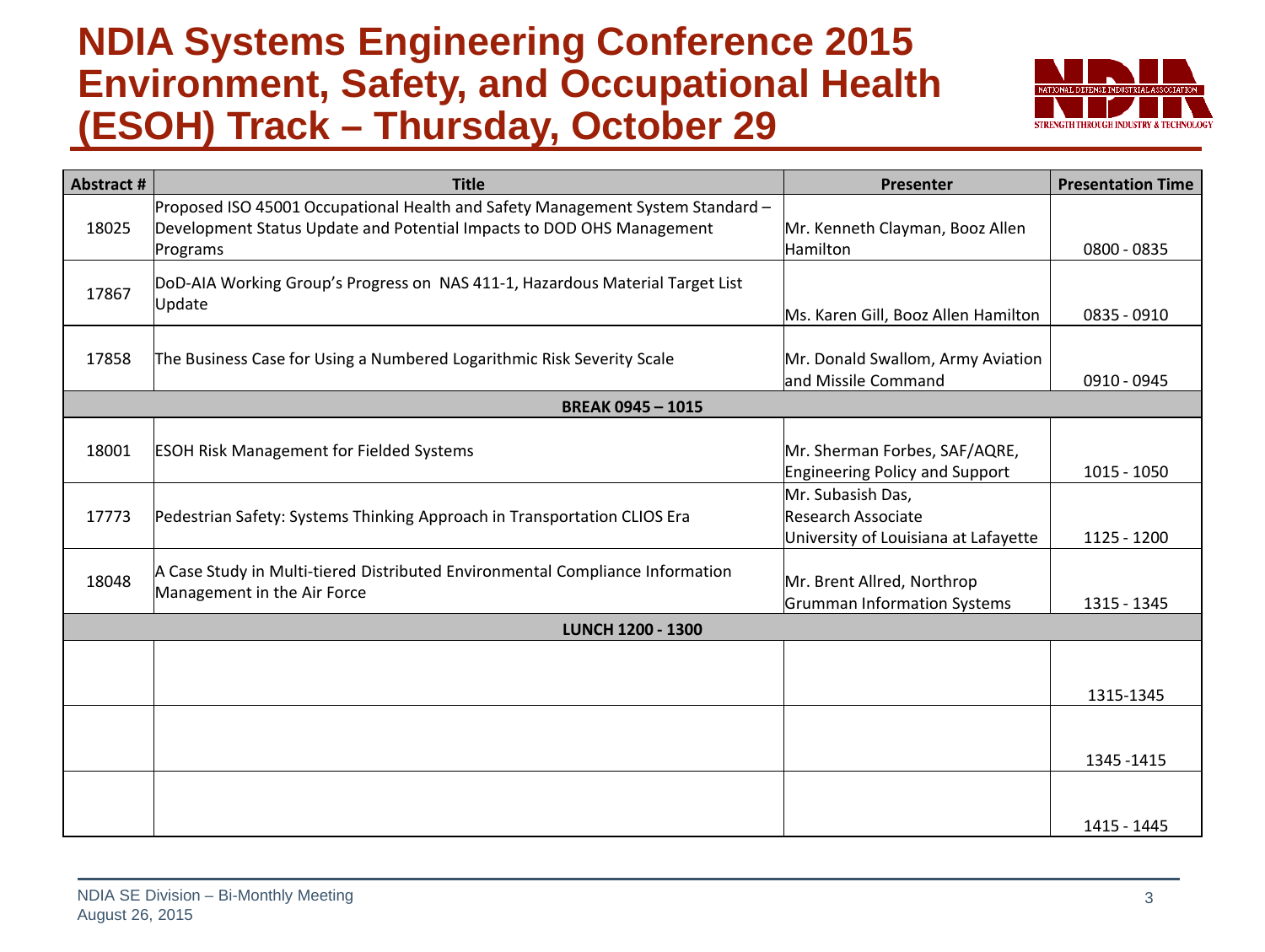

**Date:** August 26, 2015

- **Time:** 2:30 4:00 pm
- **Location:** Booz Allen Hamilton, 1550 Crystal Drive, Arlington-
	- Crystal City, 11th Floor (check-in and badge) then 2nd Floor Conference Room 2016 (POC is Karen Gill)
- **Call-in Number:** 877-885-1087; Access Code 5576719
- **DCS:** <https://conference.apps.mil/webconf/26NDIAESOH>

## **Meeting Agenda:**

- ESOH Committee Report to Systems Engineering Division
- 2015 NDIA SE Conference ESOH Track
- NAS 411-1 Targeted Materials List Status Update
- Presentation: ESOH Risk Assessment and Acceptance The Basics; Mr. Sherman Forbes, SAF/AQRE, Engineering Policy and Support Team Lead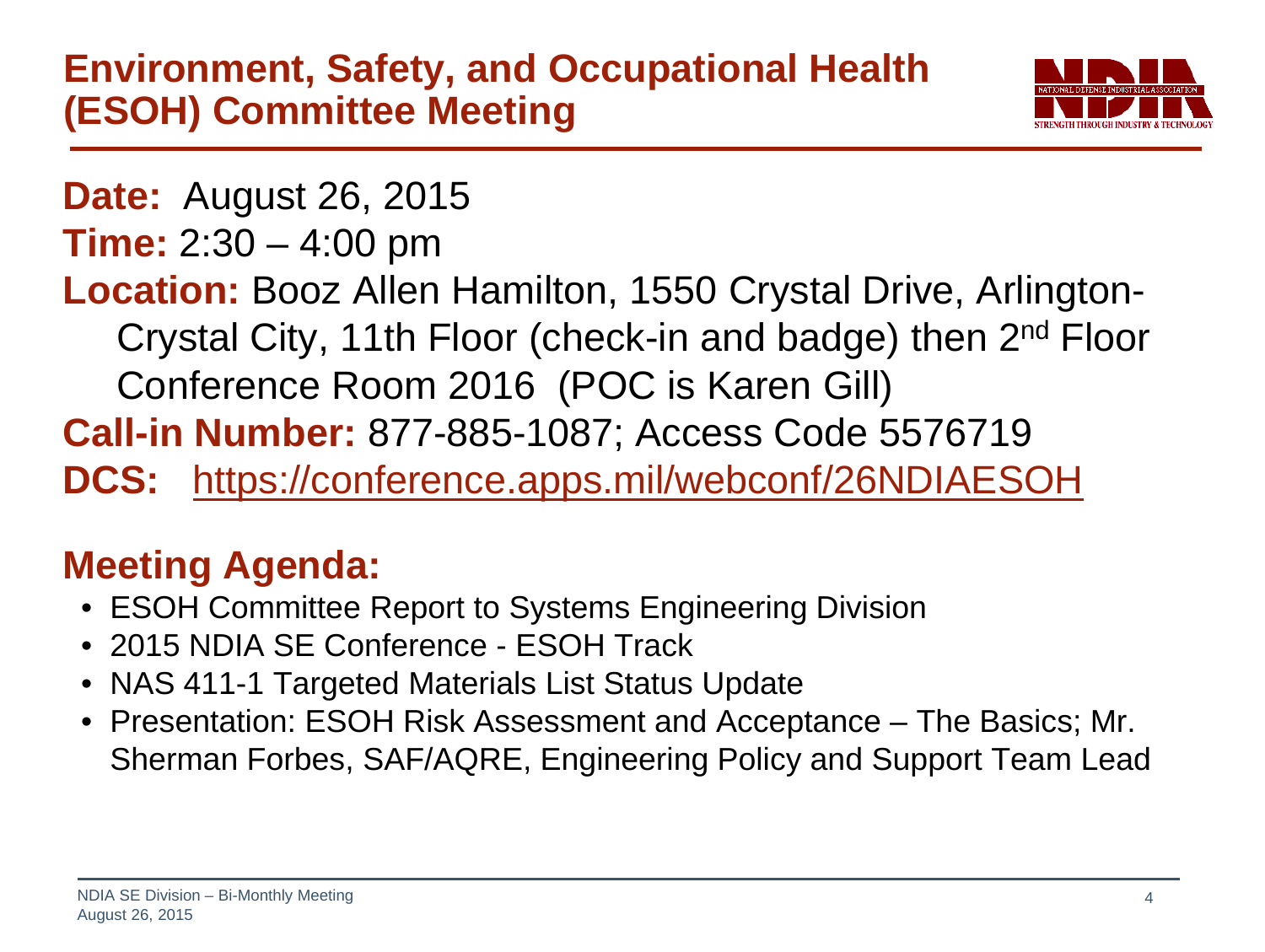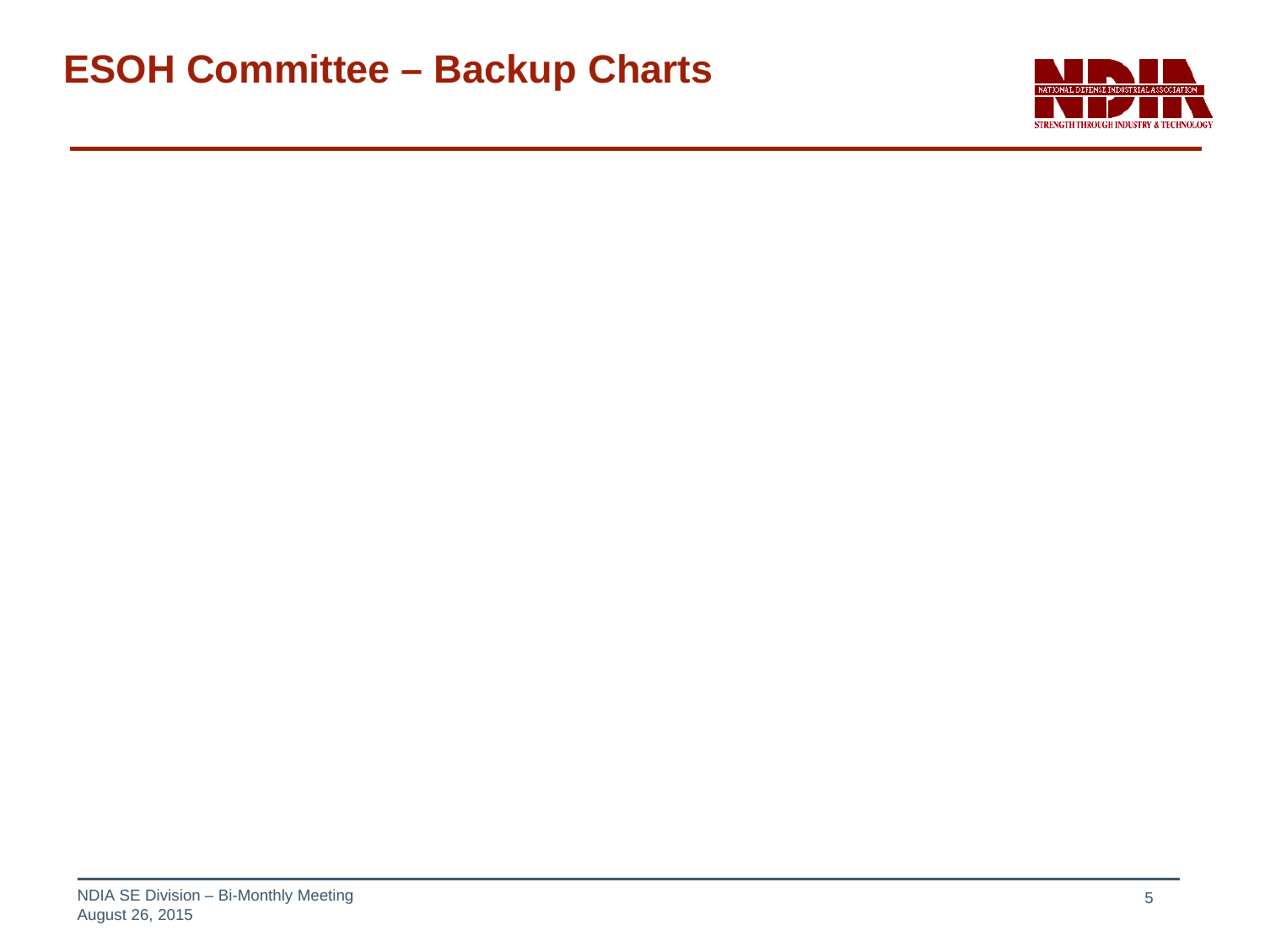### **ESOH Committee - 2015 Task Plan**



| <b>Proposed 2015 Tasks:</b>                                                                                                                                                                                                                                                                                                                                                                                                                | <b>Deliverables / Products</b>                                                                                                                                                                                                                                                                                                                                                                                                                                                    |
|--------------------------------------------------------------------------------------------------------------------------------------------------------------------------------------------------------------------------------------------------------------------------------------------------------------------------------------------------------------------------------------------------------------------------------------------|-----------------------------------------------------------------------------------------------------------------------------------------------------------------------------------------------------------------------------------------------------------------------------------------------------------------------------------------------------------------------------------------------------------------------------------------------------------------------------------|
| Focus still on improving implementation of current<br>DoD Acquisition ESOH policy<br>1. Continue work with AIA on NAS 411-1 list of<br>Tracked hazardous materials and guidance on<br>use of MIL-STD-882E methodology<br>2. Work with new DoD Three-Star Safety and<br>Occupational Health Steering Group<br>3. Develop mechanism and collect Industry and<br>Government feedback on MIL-STD-882E<br>4. 2015 NDIA SE Conference ESOH Track | 1. List of "Tracked" Hazardous Materials published<br>as revised NAS 411-1 and published AIA<br>guidance on application of MIL-STD-882E<br>methodology to hazardous materials mgmt.<br>2. Include Acquisition ESOH Goal in Three-Star<br>Safety & Occupational Health Strategic Plan<br>3. Develop questionnaire and request NDIA SED<br>distribute to Industry and ODUSD (I&E) distribute<br>to DoD PEOs and Program Offices<br>4. Plan for and hold ESOH track at the 2015 NDIA |
|                                                                                                                                                                                                                                                                                                                                                                                                                                            | <b>SE Conference</b>                                                                                                                                                                                                                                                                                                                                                                                                                                                              |
| <b>Schedule / Resources</b>                                                                                                                                                                                                                                                                                                                                                                                                                | <b>Issues / Concerns:</b>                                                                                                                                                                                                                                                                                                                                                                                                                                                         |
| 1. ECD Dec 2015 / AIA and DoD participants<br>2. ECD June 2015 / Potential funding from Three-<br>Star Steering Group (formerly DSOC)<br>3. ECD Dec 2015 / ESOH Committee participants                                                                                                                                                                                                                                                     | 1. Different perspectives of DoD and AIA on<br>objective of the proposed guidance on use of<br>MIL-STD-882E methodology for hazardous<br>materials management<br>2. DoD Three-Star Safety and Occupational Health                                                                                                                                                                                                                                                                 |
| 4. ECD Oct 2015 / ESOH Committee participants                                                                                                                                                                                                                                                                                                                                                                                              | Steering Group willingness to fund<br>implementation of an Acquisition ESOH Goal                                                                                                                                                                                                                                                                                                                                                                                                  |
|                                                                                                                                                                                                                                                                                                                                                                                                                                            | 3. Availability of time to work<br>4. Availability of time to work                                                                                                                                                                                                                                                                                                                                                                                                                |

т